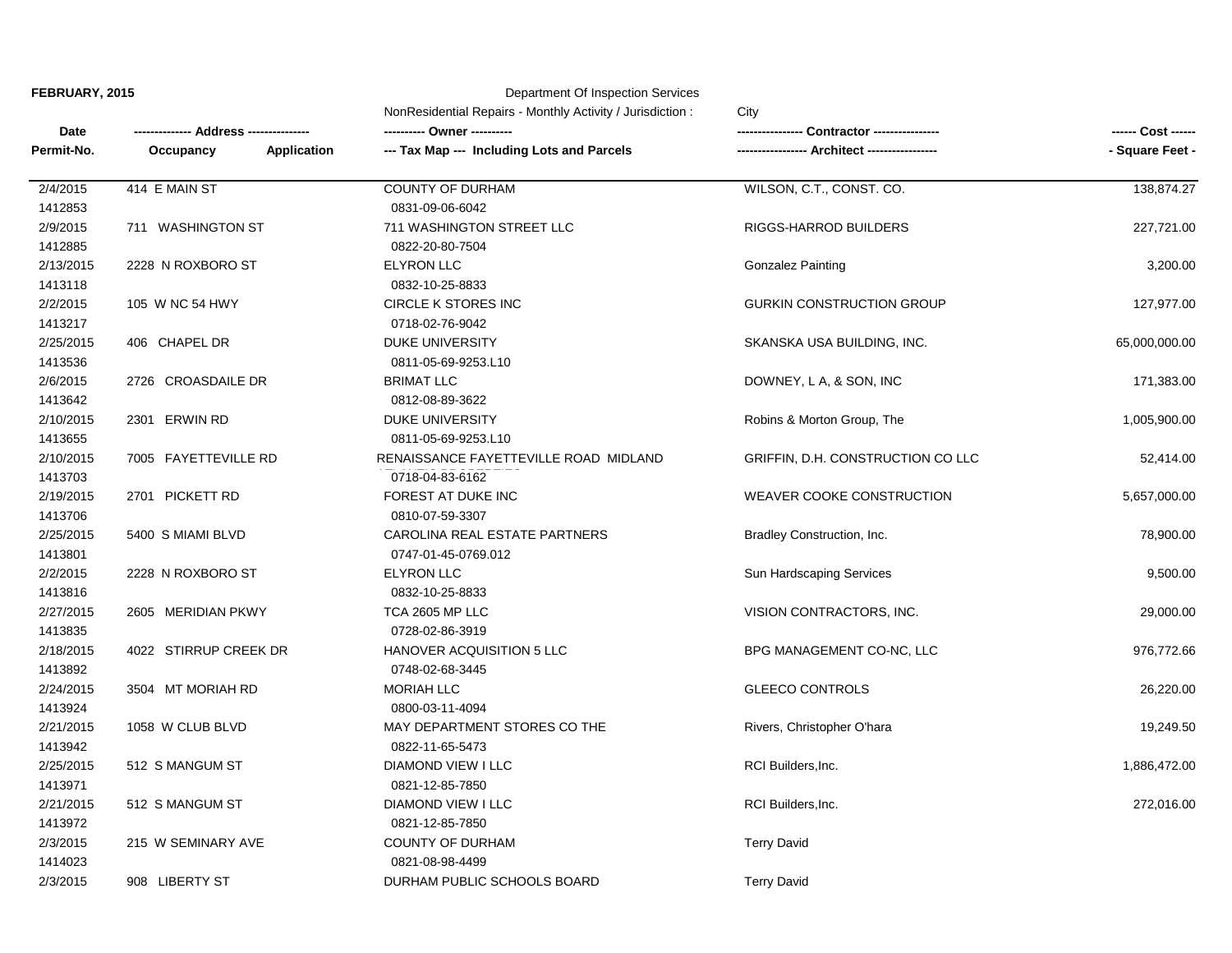1510356 0822-18-22-8337

**Date -------------- Address --------------- ---------- Owner ---------- ---------------- Contractor ---------------- ------ Cost ------ Permit-No. Occupancy Application --- Tax Map --- Including Lots and Parcels ----------------- Architect ----------------- - Square Feet - FEBRUARY, 2015** Department Of Inspection Services NonResidential Repairs - Monthly Activity / Jurisdiction : City

1510300 0708-02-66-7531 2/3/2015 6300 QUADRANGLE DR PROPERTY RESERVE INC SPEC-CON, INC. 20,000.00 2/21/2015 913 NINTH ST DURHAM PUBLIC SCHOOLS BOARD DURHAM PUBLIC SCHOOLS (BUILD. ACCT) 1,000.00 1510272 0822-14-23-9626 1510244 0823-13-12-1525 2/20/2015 2613 W CARVER ST JJJ ARTS LLC RIGGS-HARROD BUILDERS 377,750.00 2/10/2015 114 S BUCHANAN BLVD DURHAM REALTY INC GATEWAY BUILDING COMPANY 260,474.00 1510230 0821-07-59-1687 1510226 0758-02-69-0972 2/13/2015 2121 TWALEXANDER DR GREENWAY ALEXANDER LLC Duck Kim Duck Kim 1.00 2/21/2015 601 FAYETTEVILLE ST FLEMING HARRELL MOOREDRS CRC CONST. 15,000.00 1510205 0831-13-04-3008.004 1510200 0747-02-66-2198 2/19/2015 4825 CREEKSTONE DR HIGHWOODS/FORSYTH LIMITED PART Brookwood Construction, LLC 98,738.00 2/9/2015 1717 E LAWSON ST **DURHAM EXCHANGE CLUB** KENNEDY BUILDING CO INC 111,734.39 1510151 0830-07-69-1892 1510141 0821-12-97-3219 2/24/2015 119 W MAIN ST CLAYTON JAMES R III Rosco's Remodeling 15,092.23 2/5/2015 4600 MT MORIAH RD BRINKER NORTH CAROLINA INC Barefoot, Gary Phil 30,612.00 1510117 0800-02-65-6163 1510103 0708-02-65-7938 2/2/2015 6330 QUADRANGLE DR PROPERTY RESERVE INC TP Triangle Construction, LLC 92,582.12 2/2/2015 6330 QUADRANGLE DR PROPERTY RESERVE INC TP Triangle Construction, LLC 207,792.35 1510102 0708-02-65-7938 1510056 0821-12-86-0656 2/6/2015 324 BLACKWELL ST AMERICAN CAMPUS LLC MCDONALD-YORK CONSTRUCTION 9,000.00 2/25/2015 2000 CHAPEL HILL RD CNLAKEWOOD1 LLC QUALIFIED BUILDERS INC 429,363.00 1414110 0821-13-14-4421 1414055 0739-01-49-6957 2/24/2015 2542 S ALSTON AVE G AND G PROPERTIES LIMITED Gus T. Godwin 29,300.00 2/3/2015 1101 E LAWSON ST HOUSING AUTHORITY OF THE CITY Terry David 1414044 0830-06-29-6891 1414025 0833-14-33-4566 2/3/2015 3633 KEYSTONE PL **HOUSING AUTHORITY OF THE CITY** Terry David 1414024 0831-10-45-1702

2/24/2015 737 NINTH ST CPGPI REGENCY ERWIN LLC M.L. Bell Construction LLC 100.00